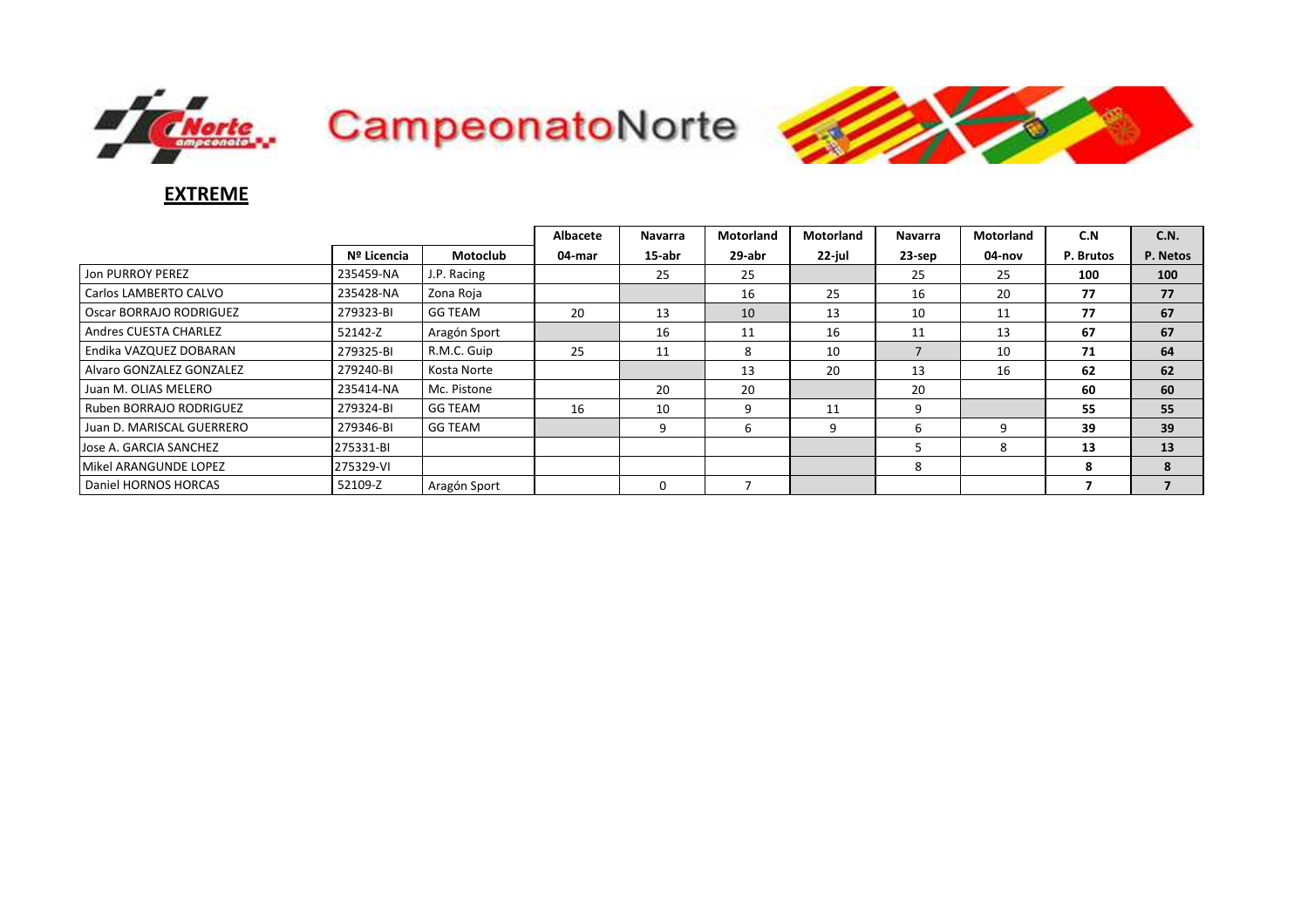





## **SERIES 1000**

|                                          |             |                       | <b>Albacete</b> | <b>Navarra</b> | <b>Motorland</b> | <b>Motorland</b> | <b>Navarra</b> | Motorland | C.N.     | C.N.     |
|------------------------------------------|-------------|-----------------------|-----------------|----------------|------------------|------------------|----------------|-----------|----------|----------|
|                                          | Nº Licencia | Motoclub              | 04-mar          | 15-abr         | 29-abr           | 22-jul           | $23$ -sep      | 04-nov    | P.Brutos | P. Netos |
| Javier PRIETO MARTINEZ                   | 235432-NA   | <b>Garrote Racing</b> | 20              | 16             | 25               | 20               | 25             | 25        | 131      | 115      |
| Javier SUAREZ LAFUENTE                   | 52108-Z     | <b>Mieres Racing</b>  | 25              | 11             | 16               | 13               | 16             |           | 81       | 81       |
| Mario PERU BERAMENDI                     | 235463-NA   | Egües-Skul            |                 | 20             | 20               | 25               |                |           | 65       | 65       |
| Rafael SAMPER IZCO                       | 235446-NA   | C.D. Dorsa            |                 | 25             | 0                |                  | 20             |           | 45       | 45       |
| Bruno CATALUÑA LANZA                     | 52064-Z     | Aragón Sport          | 16              |                | 11               | ٩                |                |           | 36       | 36       |
| Juan ALMELLONES HERRANZ                  | 52099-Z     | Aragón Sport          |                 |                | 13               | 10               |                |           | 23       | 23       |
| Juan Carlos SANCHEZ MORA                 | 52085-TE    | Motorland             |                 |                |                  | 16               |                |           | 16       | 16       |
| Julio A. MENCIAS SALAS                   | 235475-NA   | C.D.JP Racing         |                 | 13             |                  |                  |                |           | 13       | 13       |
| Fernando J. SAEZ DE HEREDIA AGUIRREZABAL | 279360-VI   | Mas Gas Kapezu        |                 |                |                  | 11               |                |           | 11       | 11       |
| <b>Xavier GISPERT PORCAR</b>             | 52146-Z     | Motorland             |                 |                | 10               |                  |                |           | 10       | 10       |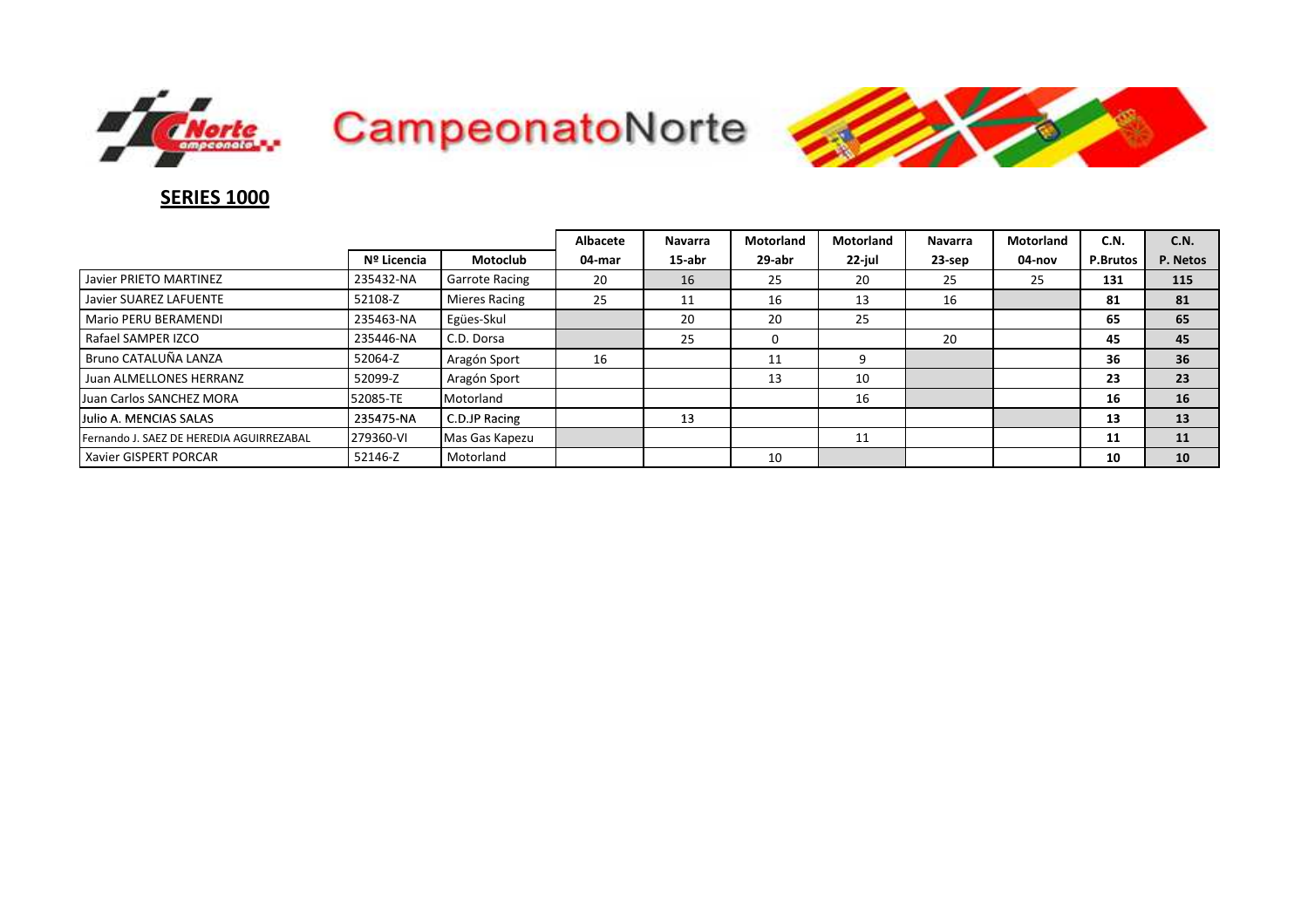



# JUNIOR / AMATER 1000

|                             |             |                | <b>Albacete</b> | <b>Navarra</b> | Motorland | Motorland | <b>Navarra</b> | Motorland           | C.N.            | <b>C.N.</b> |
|-----------------------------|-------------|----------------|-----------------|----------------|-----------|-----------|----------------|---------------------|-----------------|-------------|
|                             | Nº Licencia | Motoclub       | 04-mar          | 15-abr         | 29-abr    | 22-jul    | 23-sep         | 04-nov              | <b>P.Brutos</b> | P. Netos    |
| Fco. Javier MARTINEZ RIOS   | 52050-Z     | Mieres Racing  | 25              | 25             |           | 25        | 25             |                     | 100             | 100         |
| Alberto J. GONZALES BARRIOS | 275187-BI   | Kosta Norte    |                 | 20             |           | 20        | 20             |                     | 60              | 60          |
| Pau ROCA VIDAL              | 522221-Z    |                |                 |                |           |           |                | $\sim$ $\sim$<br>25 | 25              | 25          |
| Joan RAMOS MUÑOZ            | 275099-BI   | Team Tino Race |                 | 16             |           |           |                |                     | 16              | 16          |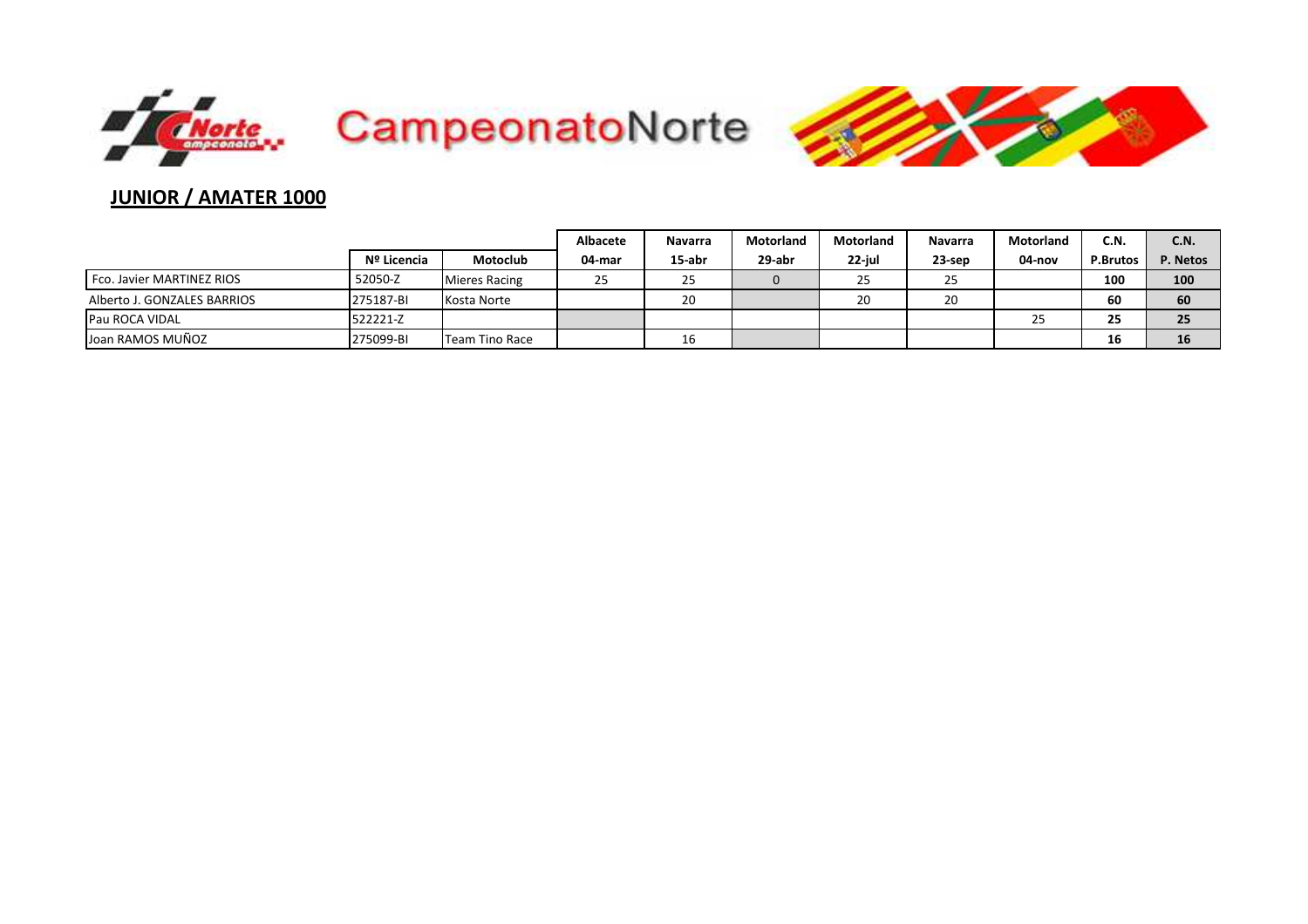





## **SUPERSPORT**

|                              |             |                      | Albacete | <b>Navarra</b> | <b>Motorland</b> | <b>Motroland</b> | <b>Navarra</b> | <b>Motorland</b> | C.N.            | C.N.     |
|------------------------------|-------------|----------------------|----------|----------------|------------------|------------------|----------------|------------------|-----------------|----------|
|                              | Nº Licencia | <b>Motoclub</b>      | 04-mar   | $15$ -abr      | 29-abr           | 22-jul           | 23-sep         | 04-nov           | <b>P.Brutos</b> | P. Netos |
| Jesús ALCONCHEL POLO         | 52012-TE    | M.c. Los Bachanos    | 20       |                |                  | 25               | 25             | 25               | 95              | 95       |
| Jose David ESPINOSA GONZALEZ | 279322-BI   | GG TEAM              | 16       | 25             | 20               | 11               |                | 11               | 83              | 83       |
| Zorion ERKIAGA URKIOLA       | 279343-BI   | GG TEAM              |          | 20             | 16               | 8                | 11             | 20               | 75              | 75       |
| Mario GIMENEZ CAÑADA         | 51974-TE    | T.S.R.               | 25       | 0              | 25               | 13               |                |                  | 70              | 70       |
| Raul NAVARRO MARTINEZ        | 52177-Z     | Aragón Sport         |          | 10             | 10               | 16               | 9              | 13               | 58              | 58       |
| Fco. Javier SALVADOR SOUSA   | 232418-NA   | Motokrak             |          | 16             | ⇁                | 10               | 16             |                  | 49              | 49       |
| Osoitz ZABALA URBERUAGA      | 279344-BI   | <b>GG TEAM</b>       |          | 13             | 8                |                  | 20             |                  | 41              | 41       |
| Miguel ROJAS SANZ            | 275103-SS   | <b>Gelito Racing</b> |          | 11             | 6                |                  | 10             |                  | 34              | 34       |
| Alejandro GOMEZ GONZALEZ     | 52152-Z     |                      |          |                | 13               | 20               |                |                  | 33              | 33       |
| Roberto LLATA NORIEGA        | 235460-NA   | Circ. de Navarra     |          |                | 11               |                  |                | 16               | 27              | 27       |
| Juan A. PEGALAJAR ALCANTARA  | 279275-BI   | Kosta Norte          |          | 9              |                  | b                | 8              |                  | 23              | 23       |
| Valentin CARROZA MADURGA     | 235418-NA   | CD Dorsal 23         |          |                |                  | 9                | 13             |                  | 22              | 22       |
| Emilio ALCONCHEL POLO        | 52184-TE    | M.c.Los Bachanos     |          |                | 9                |                  |                |                  | 9               | 9        |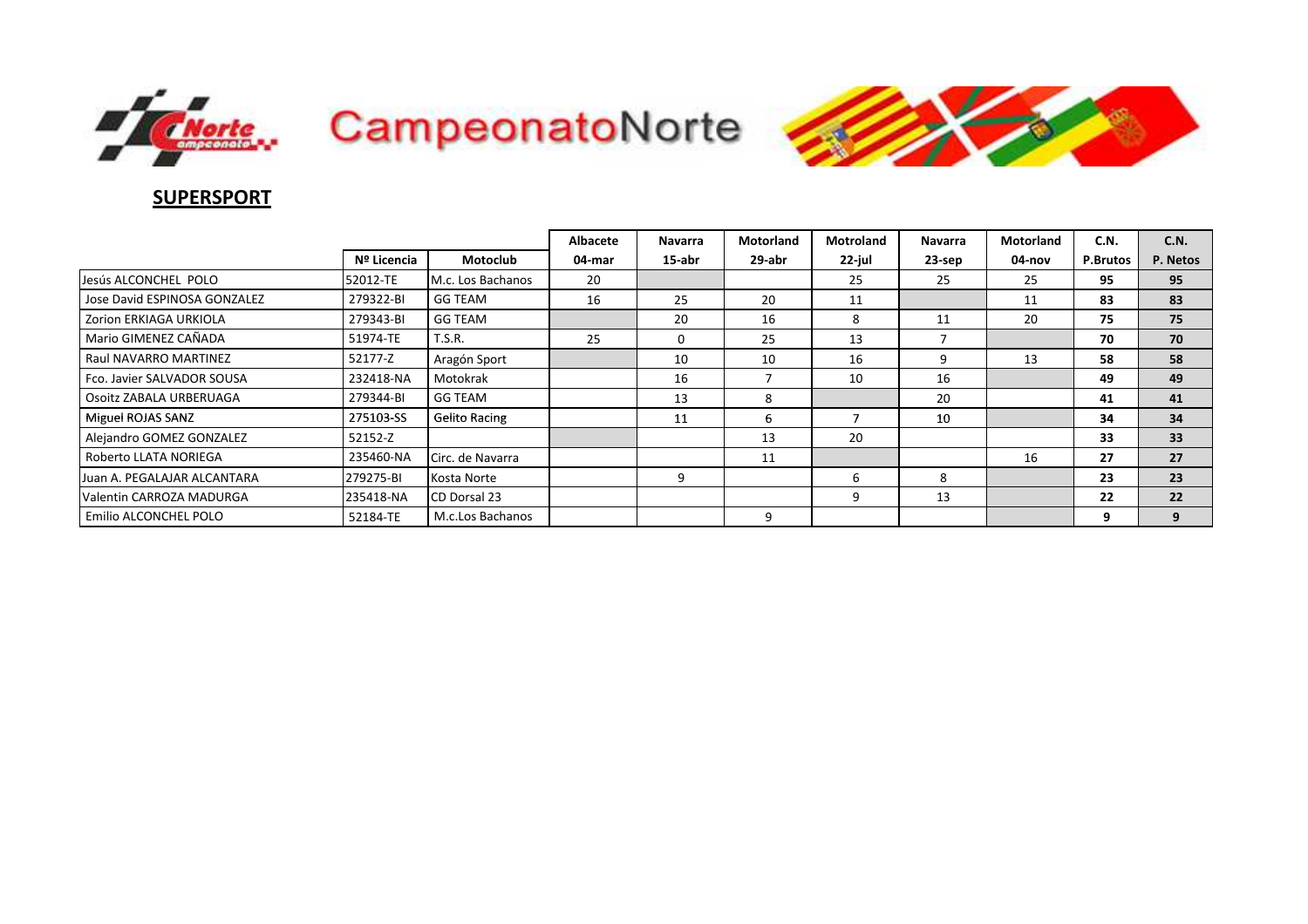





## **SERIES 600**

|                                |             |                          | Albacete | <b>Navarra</b> | <b>Motorland</b> | <b>Motorland</b> | <b>Navarra</b> | Motorland | C.N.     | C.N.            |
|--------------------------------|-------------|--------------------------|----------|----------------|------------------|------------------|----------------|-----------|----------|-----------------|
|                                | Nº Licencia | <b>Motoclub</b>          | 04-mar   | 15-abr         | 29-abr           | 22-abr           | 23-sep         | 04-nov    | P.Brutos | P. Netos        |
| Aitor MARTINEZ ELORZA          | 279303-BI   | Racing Sx m              | 25       | 25             | 25               | 25               | 25             |           | 125      | 125             |
| Paco MORALES AIBAR             | 51939-Z     | Mc. Fuente               | 20       |                | 11               | 13               | 20             | 16        | 87       | 80              |
| Antonio TRAIN TEJERO           | 52038-Z     | Aragón Sport             | 11       | 16             | 20               | 20               | 13             |           | 80       | 80              |
| Jesus ORDAS AGUADO             | 52101-Z     | Pallantia Box            | 16       | 11             | 13               | 9                | 16             | 20        | 85       | 76              |
| Jorge GAVARA SALOS             | 52176-Z     | Motorland                |          | 10             | 16               | 11               | 10             |           | 47       | 47              |
| Pedro PEREZ SOTO               | 52102-Z     | Pallantia Box            | 13       | 13             |                  | 16               |                |           | 42       | 42              |
| Igor AMADO LEZETA              | 232422-NA   | <b>Supertrack Racing</b> |          | 20             |                  |                  | 11             |           | 31       | 31              |
| <b>IPatxi LARREA PERURENA</b>  | 275071-BI   | Fly Group                |          | 5              |                  |                  |                | 25        | 30       | 30 <sup>°</sup> |
| Francisco Javier BOSQUE SENERO | 51936-Z     |                          |          | ь              | 10               | 8                |                |           | 24       | 24              |
| Ekaitz MORENO TORIO            | 275314-SS   | <b>Fly Group</b>         |          |                |                  | 10               |                |           | 10       | 10              |
| Roberto LLATA NORIEGA          | 235460-NA   | Circ. de Navarra         |          | 9              |                  |                  |                |           | 9        | 9               |
| Pedro RODRIGUEZ GONZALEZ       | 52076-Z     | Motorland                |          | 8              |                  |                  |                |           | 8        | 8               |
| Julio F. AZNAR MONZON          | 52212-Z     | Aragón Sport             |          |                |                  |                  |                |           |          |                 |